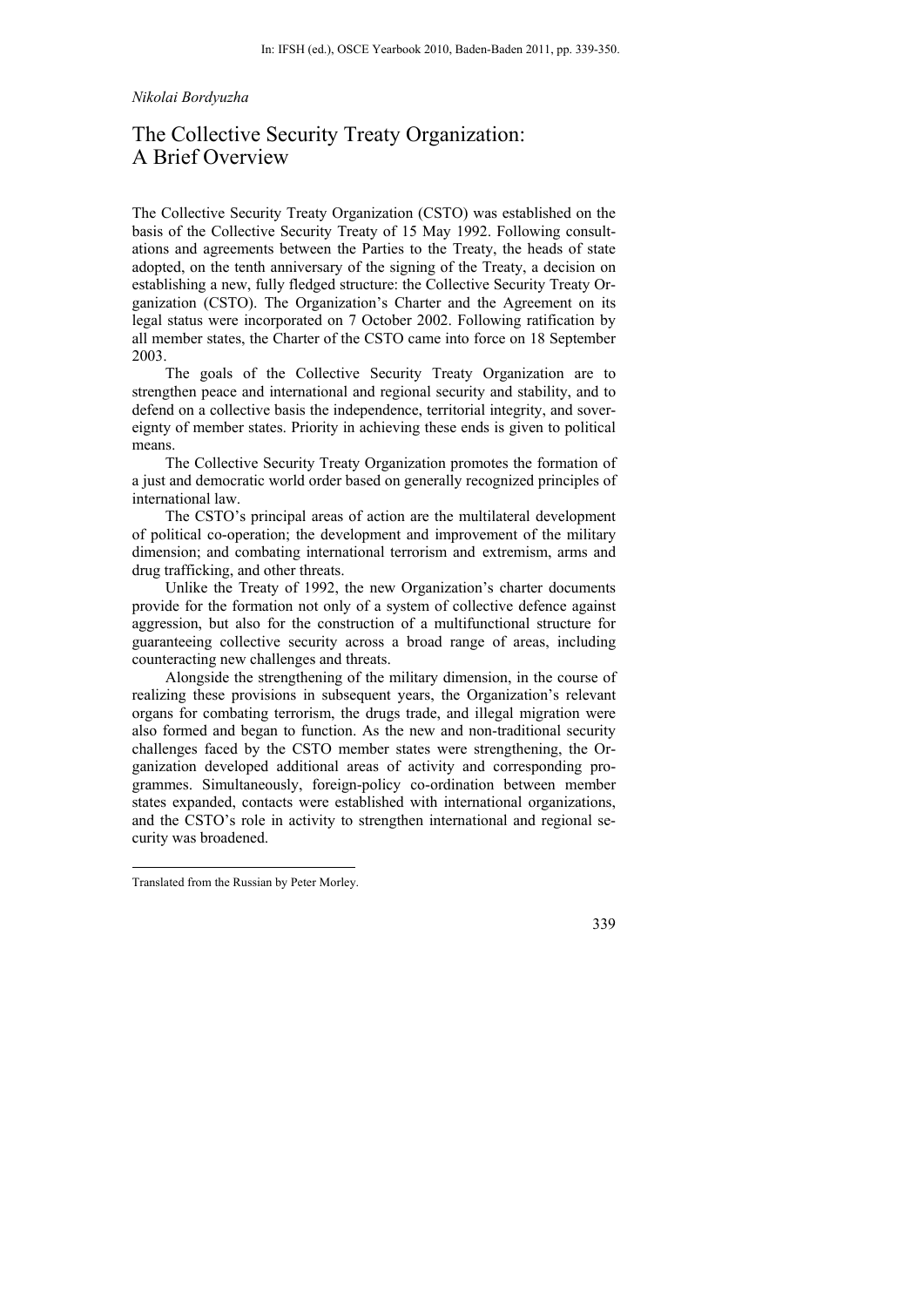As a result of this dynamic and goal-oriented transformation, today the CSTO has become a modern, multifunctional structure guaranteeing security in its areas of responsibility and a factor in the active promotion of regional and international security. Rather than being an amorphous formation replicating by inertia the mid-20th-century model of a military pact, a functionally well-structured collective security organization has arisen that meets the demands of its time, based on democratic foundations that correspond to the basic principles of collaboration as equals among the newly independent states.

During the evolution of the CSTO, three principal areas of activity have been defined for guaranteeing and strengthening national, regional, and international security.

First, joint action by member states to reinforce stability, build confidence, and alleviate tensions and conflicts that could lead to the escalation of a situation or unleash crisis mechanisms leading to armed conflict. This means political action of a preventive nature, and also crisis-response measures in the event of real conflicts.

Second, collective action and agreed measures by member states to combat non-traditional challenges and threats to security stemming from the erosion of stability, the systematic violation of state borders, increased crossborder migration by armed groups, and the nurturing of extremist and terrorist organizations within states. Some of these challenges – in particular terrorism and drug trafficking – can be contained only via the joint efforts of the affected countries, including through the deployment of security agencies. At present, these threats are the most dangerous for the member states of the CSTO.

Third, combating traditional threats to security. These include: an armed attack on a state or group of states; the likelihood of war with the use of conventional weapons; and interstate conflict with the deployment of weapons of mass destruction (WMD).

At the present time, seven states make up the CSTO: Armenia, Belarus, Kazakhstan, Kyrgyzstan, Russia, Tajikistan, and Uzbekistan.

# *Permanent Organs of the Organization*

The *Council on Collective Security* (CCS) is the highest body of the Organization.

The Council considers principle questions concerning the activities of the Organization, and adopts decisions aimed at realizing the Organization's objectives and tasks. It also oversees the co-ordination and joint action of member states for the achievement of these aims.

The Council is composed of the heads of the member states.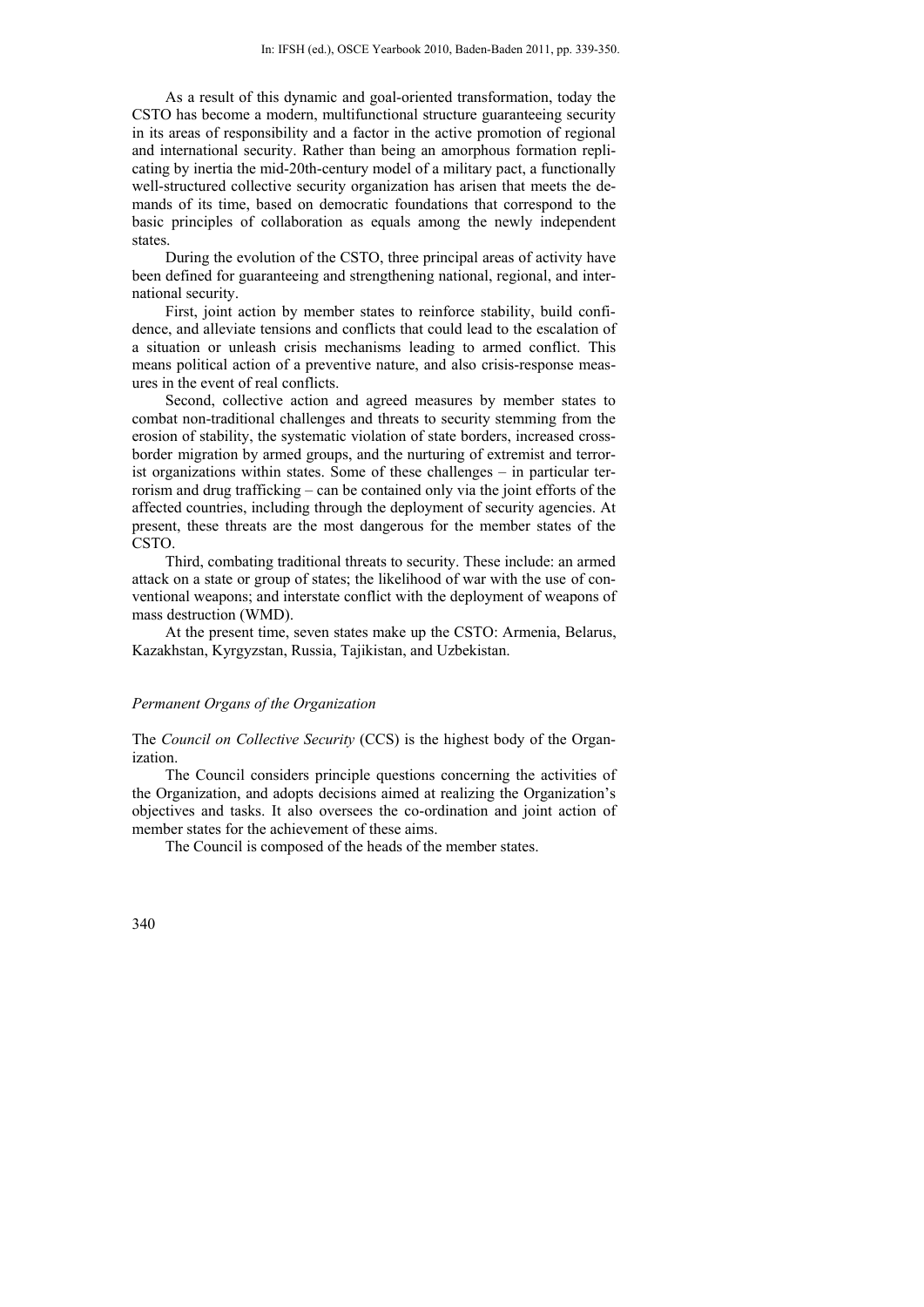Between sessions of the CCS, co-ordination of interaction between member states in the implementation of decisions adopted by organs of the Organization is undertaken by the Permanent Council, which comprises plenipotentiary representatives appointed by the member states.

The *Council of Ministers of Foreign Affairs* (CMFA) is the consultative and executive body of the Organization on issues of co-ordinating the joint activities of the member states in the field of foreign policy.

The *Council of Ministers of Defence* (CMD) is the consultative and executive body of the Organization on issues of co-ordinating the joint activities of member states in the field of military policy, military construction, and co-operation in military technology.

The *Committee of Secretaries of the Security Councils* (CSSC) is the consultative and executive body of the Organization on issues of coordinating the joint activities of member states in the field of guaranteeing their national security.

The *Secretary-General* of the Organization is the highest administrative official of the Organization, and is the head of the Organization's Secretariat. The Secretary-General is a citizen of a member state who is appointed by decision of the CCS, and reports to the CCS. At the present time, the Secretary-General of the CSTO is Nikolai Bordyuzha.

The *Secretariat* of the Organization is a permanent working body of the Organization that provides organizational, informational, analytical, and consultative support for the activities of the organs of the Organization.

The *Joint Staff* of the CSTO is a permanent working body of the Organization and the CMD of the CSTO, and is responsible for drafting proposals and implementing resolutions on the military dimension of the CSTO.

# *The CSTO and the United Nations: Dates and Facts*

The Collective Security Treaty was registered at the Secretariat of the United Nations on 1 November 1995. On 2 December 2004, the General Assembly of the UN adopted a resolution conferring observer status at the General Assembly of the UN on the Collective Security Treaty Organization. On 2 March 2010, the General Assembly of the UN adopted the resolution on "Cooperation between the United Nations and the Collective Security Treaty Organization". On 18 March 2010 in Moscow, UN Secretary-General Ban Ki Moon and CSTO Secretary-General Nikolai Bordyuzha signed a joint declaration on co-operation between the Secretariat of the UN and the Secretariat of the CSTO.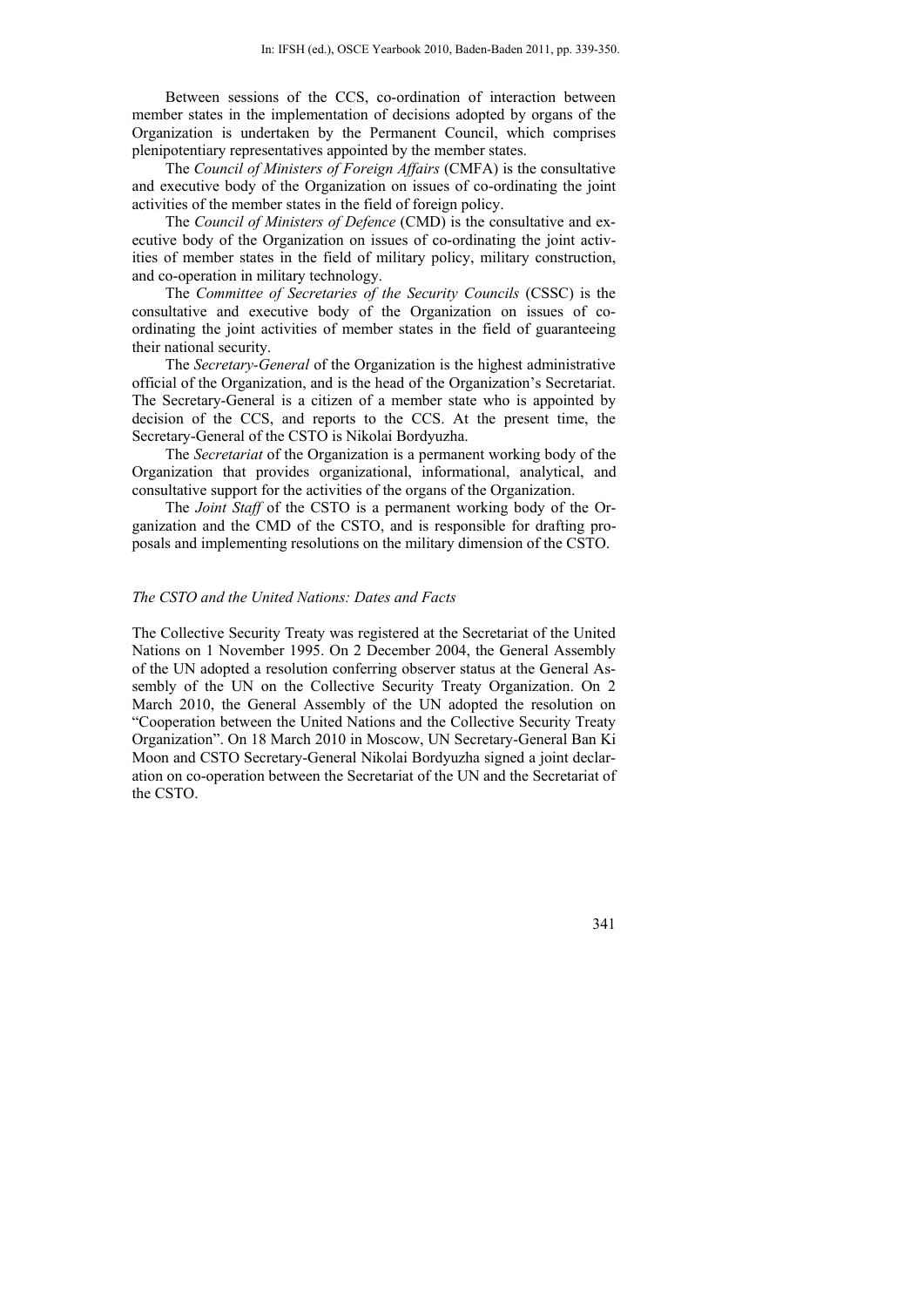# *Organizational and Practical Activities of the CSTO*

# *Military Co-operation*

Military co-operation is carried out in the following areas:

- Improvement of the legal basis for defining the strategic priorities of the activity of the CSTO in the sphere of guaranteeing collective security and governing the mechanisms for the functioning of the forces of collective security to repel armed attack (aggression) directed against one or several member states of the CSTO.
- Harmonization of the legislation of member states of the Organization on issues of guaranteeing individual and collective self-defence in accordance with Article 51 of the UN Charter.
- Provision by member states of the CSTO of mutual help in the development of armed forces and their equipping with modern forms of weapons and military technology.
- Formation and development of coalition and regional (joint) groupings of forces and the creation of collective forces of the CSTO. Development of combined military systems (air defence systems, intelligence, administration).
- Development of the CSTO's peacekeeping forces.
- Carrying out joint operational and military training exercises for armed forces and other troops.
- Improvement of overall support systems for the activity of the collective security system's forces and weapons.
- Co-operation on issues of training military personnel.
- Co-ordination of activity in the sphere of implementing military cooperation with other states and international organizations.

### *Operational and Military Preparation*

Operational and military preparation of the collective security system's forces is conducted according to the plans of the ministries of defence of the member states and during joint measures. An important step is joint exercises and training.

The *Rubezh* joint combined-corps exercises have been held every year since 2004. During these exercises, procedures for collective decisionmaking are fine-tuned, along with issues connected to the preparation and execution of joint operations by the forces of the CSTO collective security system. In 2010, the *Rubezh-*2010 exercises were held in April in Tajikistan.

In 2009, during the *Zapad*-2009 and *Vzaimodeistvie*-2009 exercises held in Belarus and Kazakhstan, respectively, previously adopted normative legal documents were approved, and military task forces and special forces units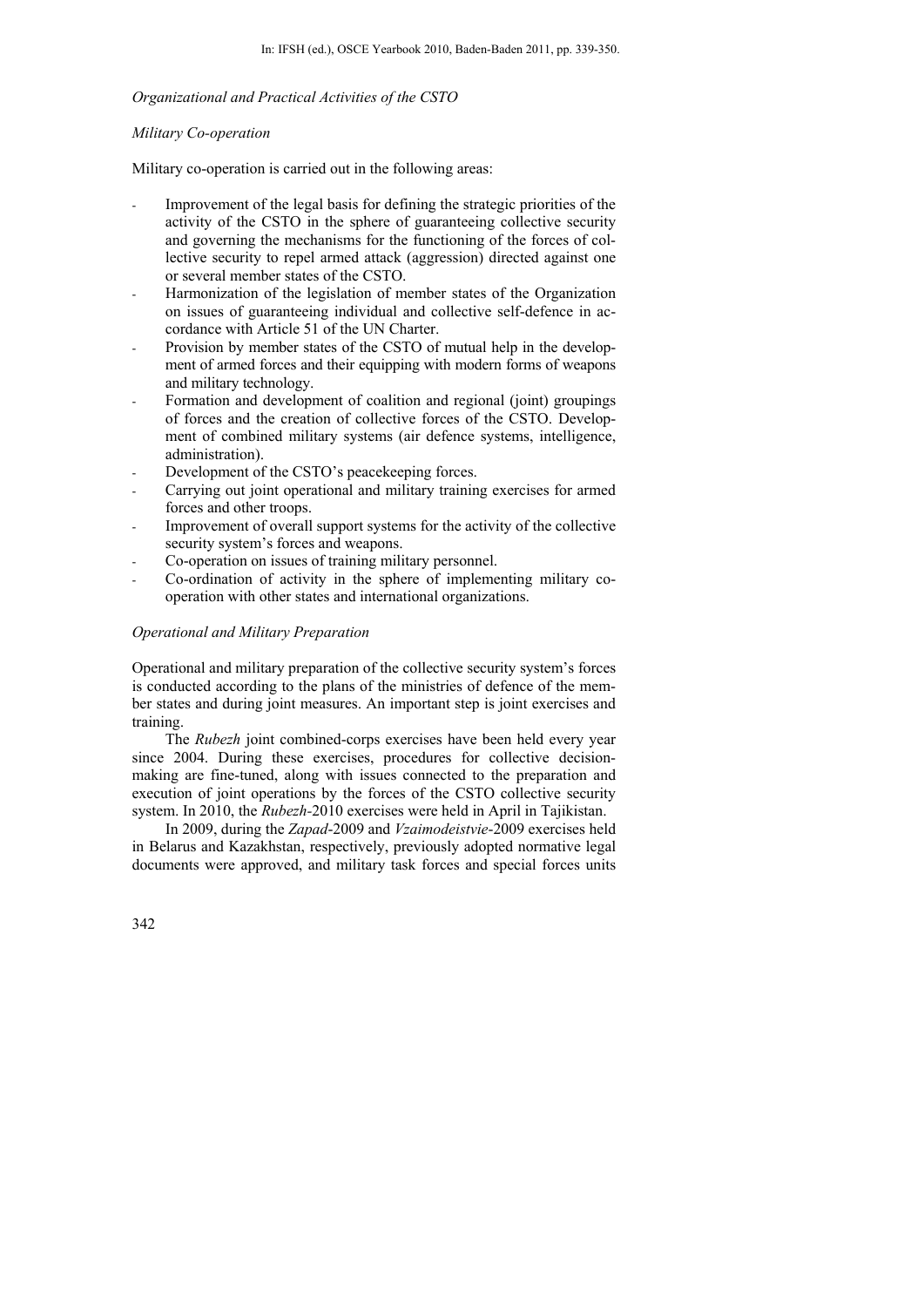assigned by the states to the Collective Rapid Reaction Forces (CRRF) were drilled in joint actions.

### *Peacekeeping Activities*

On 6 October 2007, the Agreement on Peacekeeping Activities of the CSTO was signed. The Agreement came into force on 15 January 2009. It was registered at the Secretariat of the United Nations on 30 November 2009.

A decision to carry out peacekeeping activities on the territory of member states can be taken by the CCS based on an official request for such activity to be performed, or by a resolution of the UN Security Council. To form the Peacekeeping Forces, member states assign peacekeeping units on a permanent basis. For participation in a specific peacekeeping operation, Collective Peacekeeping Forces (CPF) are formed from the ranks of the Peacekeeping Forces. The ranks of the CPF can include military, police, and civilian personnel. Peacekeeping contingents are trained according to joint CSTO programmes, equipped with the same or compatible weapons and communications equipment, and take part in regular exercises and training sessions.

# *Military-Technical Co-operation*

Military-technical co-operation is carried out in the following areas:

- Harmonization of the efforts of member states in the field of equipping the forces and weapons of the collective-security system with modern weapons and military technology.
- Establishing and improving, within the framework of the Organization, systems for procuring and delivering equipment of military designation on favourable conditions.
- Organizing modernization and maintenance of arms and weapons systems in the armed forces of member states.
- Establishment of reserves of *matériel* for supplying to the forces of the collective security system.
- Provision of military-technical assistance to member states of the Organization in the event of armed attack (aggression) against them, or the appearance of other external threats to their security, sovereignty, and territorial integrity.

# *Military-Economic Co-operation*

Military-economic co-operation is undertaken with the aim of unifying the efforts of member states to further deepen and improve multilateral cooperation and to promote integration in the sphere of developing and producing equipment of military or dual-purpose designation.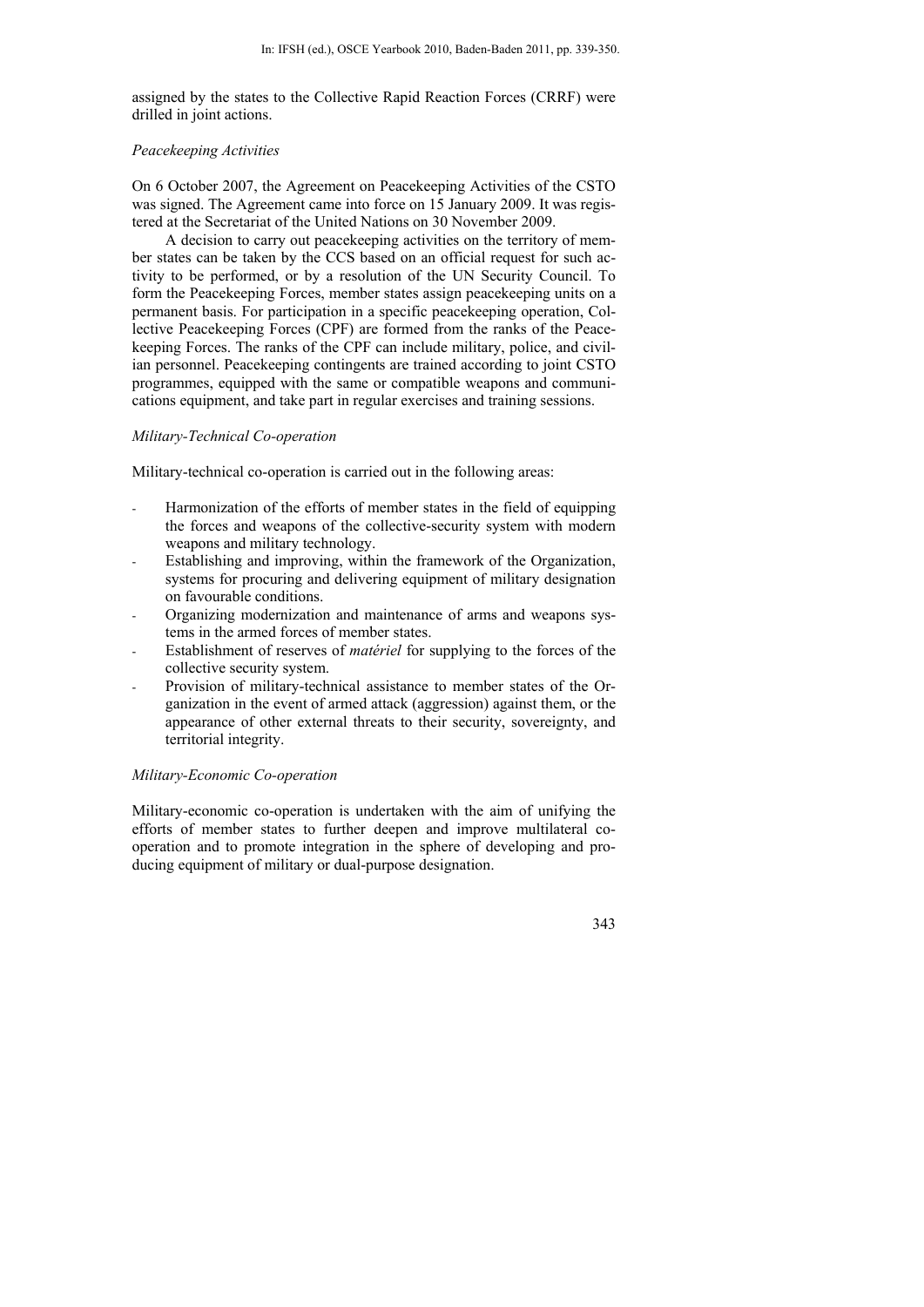Issues of military-economic co-operation are handled by the Interstate Commission on Military-Economic Co-operation, which was established by a decision of the CCS on 23 June 2005.

*Combating Contemporary Challenges and Threats* 

The CSTO's areas of activity in this sphere are:

- Formation of mechanisms for co-ordinating joint activity to combat contemporary challenges and threats.
- Development of measures to improve the CSTO's capacity in the spheres of counter-terrorism, violent manifestations of extremism, drug trafficking, illegal migration, and cross-border organized crime; guaranteeing information security; and preventing and dealing with the consequences of emergency situations.
- Development of steps for participation in the implementation of international UN projects to strengthen the anti-narcotics "security belts" around Afghanistan, including as part of the Global Anti-Narcotics Partnership programme.
- Harmonization of national legislation and legal frameworks regulating efforts to combat terrorism, organized crime, illegal migration, the illicit trade in narcotic substances, and the legalization (laundering) of proceeds from such activity.
- Development of practical co-operation between the Secretariat of the CSTO in combating security challenges and threats with the relevant bodies of the UN, EU, OSCE, IOM, CIS, SCO, and EurAsEC.

#### *The Fight against International Terrorism*

Joint activity by member states in this sphere is undertaken with the direct involvement of the CSTO Secretariat's Department for Combating Challenges and Threats.

A decision of the CSSC dated 22 June 2005 established and regulates the Working Group of Experts on Questions Related to the Fight against International Terrorism and Extremism. Regular consultations are held at the level of heads of counter-terrorist agencies.

The legal basis for co-operation is developing. Agreements have been adopted on personnel training for units undertaking the fight against terrorist activities, and on providing them with specialized equipment and tools.

On 5 October 2008, the CCS adopted the Collective Action Plan of Member States of the Collective Security Treaty Organization on Implementation of the UN Global Counter-Terrorism Strategy for 2008-2012.

Work is being undertaken on information support for activities of the anti-terrorist agencies of member states. Specifically, an official list has been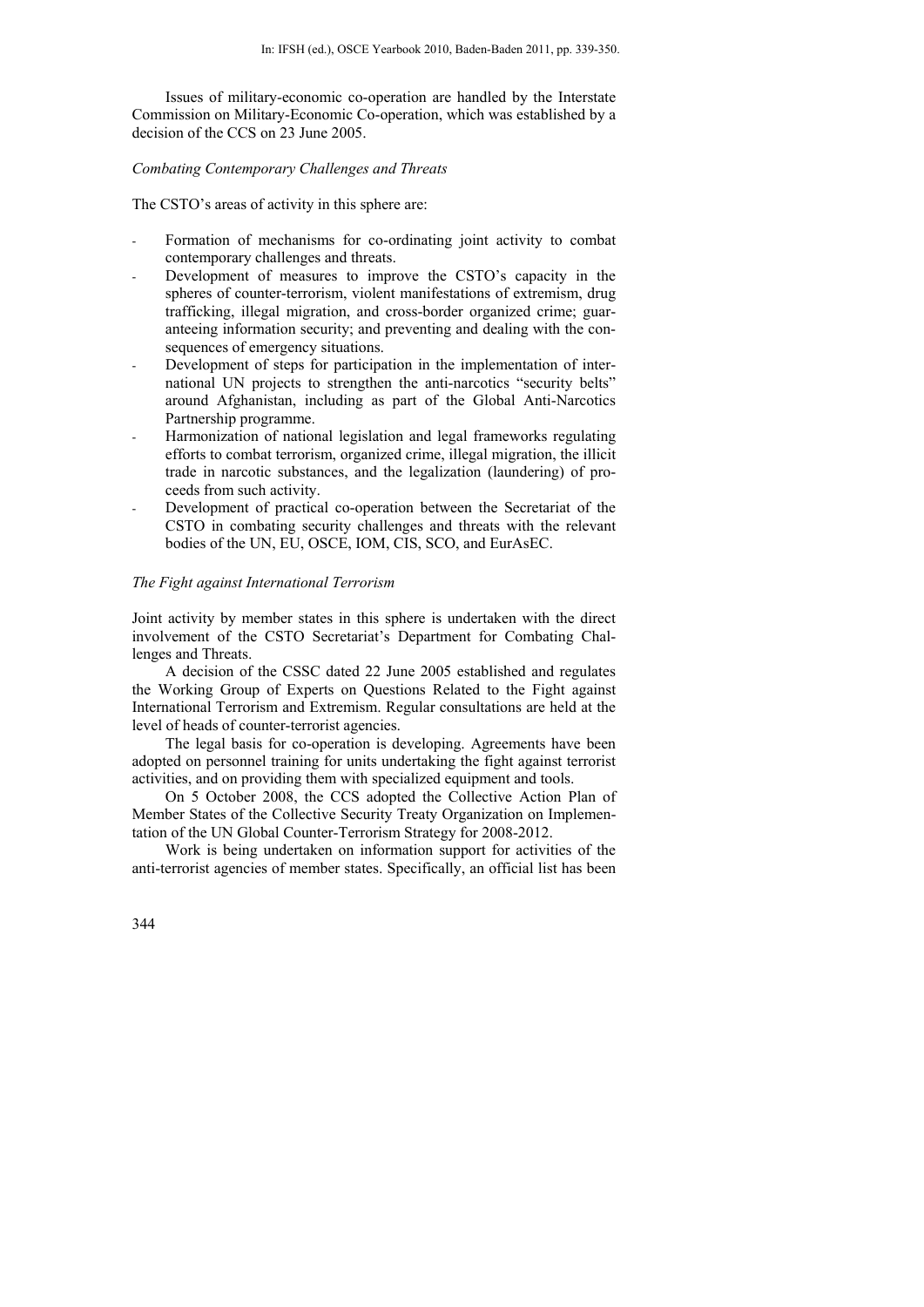drawn up of organizations recognized as terrorist or extremist in nature within CSTO member states.

Close working contacts are maintained with the UN Security Council's Counter-Terrorism Committee (CTC), the Action against Terrorism Unit (ATU) of the OSCE, and the UN Office on Drugs and Crime (UNODC). The capabilities of the regional international structures of the CIS, SCO, and EurAsEC are being consolidated.

#### *The "Kanal" International Anti-Drug Operation*

The *Kanal* international anti-drug operation is held regularly under the auspices of the CSTO. Units from the member states' drug-enforcement bodies, interior ministries (police), border police, customs, state (national) security, and financial intelligence take part.

The aim of the operation is to uncover and block drugs-trafficking routes from Afghanistan, to shut down supplies of synthetic drugs from European countries, to prevent precursor chemicals from leaking into illegal trade, and to undermine the economic foundations of the drugs trade.

Thirteen phases of the operation were held between 2003 and 2009. In addition to the relevant bodies from CSTO member states, law-enforcement agencies from Afghanistan, Azerbaijan, Bulgaria, China, Colombia, Estonia, Finland, Germany, Iran, Latvia, Lithuania, Mongolia, Pakistan, Poland, Romania, Spain, Syria, Turkey, Turkmenistan, Ukraine, the US, and Venezuela have taken part as observers, as have international institutions such as the OSCE, Interpol, and the Eurasian Group on Combating Money Laundering and Financing of Terrorism (EAG). More than 220 tonnes of drugs have been seized during the operation, including: 10.5 tonnes of heroin, four tonnes of cocaine, and 40 tonnes of hashish, as well as 7,688 firearms and about 250,000 rounds of ammunition.

In 2010, operations will continue as part of the permanent *Kanal* regional anti-drug operation.

# *Counteracting Illegal Migration and Trafficking in Human Beings*

In recent years, the CSTO has significantly ramped up its efforts to combat illegal migration and trafficking in human beings.

Created in 2007, the Co-ordinating Council of heads of the relevant authorities of CSTO member states on issues of the fight against illegal migration has successfully carried out co-ordinated preventive measures and special operations to counteract illegal migration with the designations *Nelegal*-2008 and *Nelegal*-2009. *Nelegal*-2010 is in the process of preparation. The most recent operation alone saw 106,923 breaches of migration legislation uncovered by the migration services and law-enforcement agencies of member states.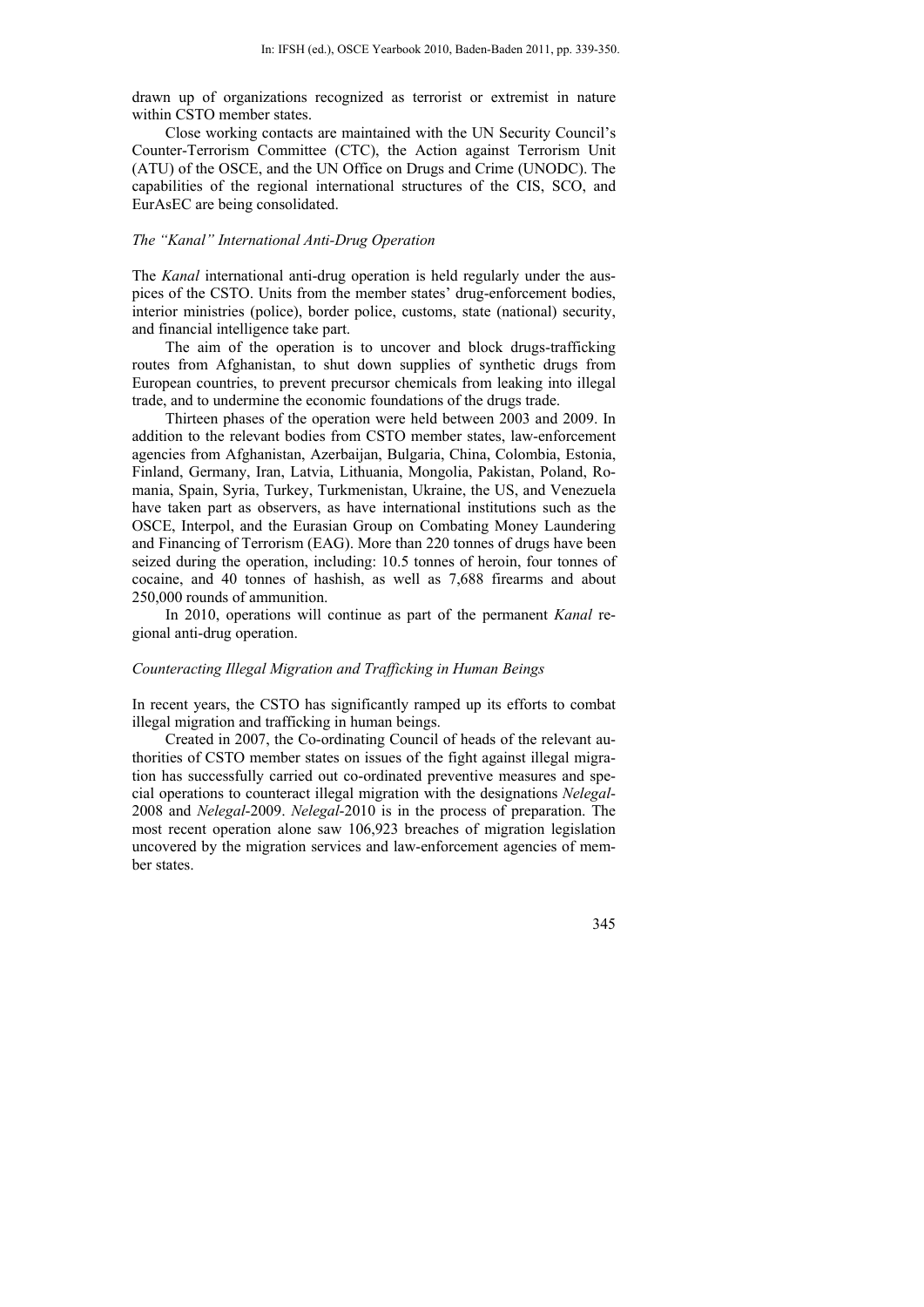On 14 June 2009, the CCS approved an Action Plan of member states of the Collective Security Treaty Organization on the formation of a collective system to combat the illegal migration of citizens of third countries to 2012. The plan aims in an integrated way to improve interaction and co-ordination of the activities of the relevant state authorities.

Under consideration is the issue of creating a system in member states for exchanging information in the sphere of combating illegal migration.

The Parliamentary Assembly of the CSTO is actively working on harmonizing legislation in the sphere of counteracting illegal migration and trafficking in human beings.

# *Ensuring Information Security*

In combating modern-day threats, joint action to ensure information security has taken on great significance. Co-operation is realized in accordance with the Joint Action Plan on the formation of information-security systems of the member states of the CSTO, which was adopted by the CCS in September 2008.

The list of priority practical issues includes the formation of the organizational and legal foundations for co-operation. With this aim in mind, a draft decision has been prepared on co-operation in the sphere of CSTO member states' information security.

Interaction between special units of security agencies and interior ministries (police) is gathering pace with the aim of combating crime in the information-technology sphere as part of the annual "PROKSI" operation.

Implementation of agreements aimed at training personnel and equipping law-enforcement agencies and special services with hardware and special tools includes issues connected with the training of information-security specialists, the equipment of units with modern hardware, and raising standards of professionalism.

#### *Co-operation in Responding to Emergency Situations*

In accordance with the Declaration of member states of the Organization adopted at the June (2006) session of the CCS on the formation of mechanisms for co-operation in the sphere of response to emergency situations, both natural and man-made, an integrated co-ordination mechanism is being formed for co-operation among member states on issues of responding to disasters.

Also continuing to function is the Co-ordinating Committee for Emergency Situations of member states of the CSTO (CCES), which was created in 2007.

A decision of the CCS of 14 June 2009 approved the principal areas of action for member states of the Organization on forming a collective response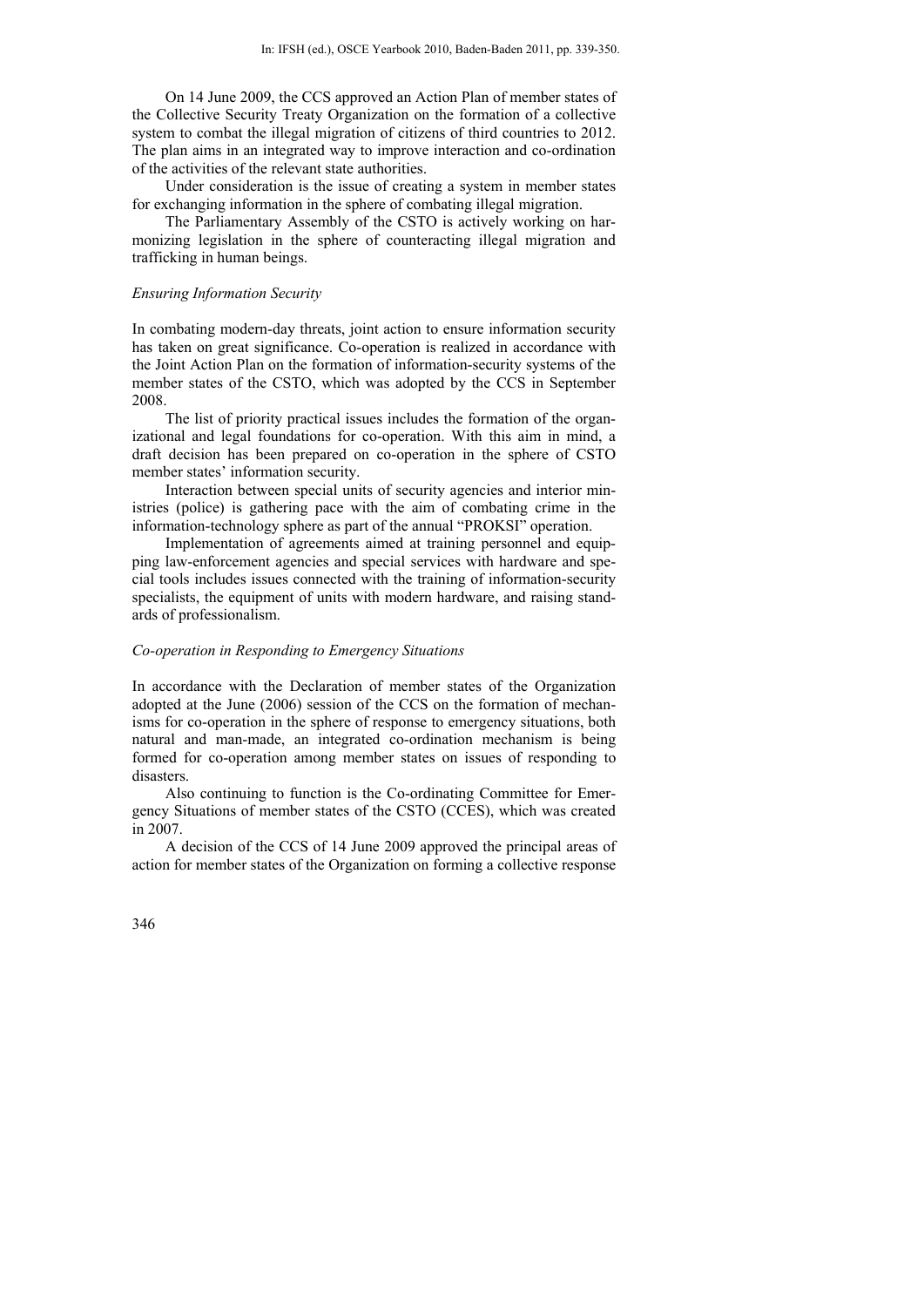system to emergency situations in the period to 2012. That decision is being implemented on the basis of the Working Plan of the Organization's member states on the formation of the aforementioned system.

#### *Relations between the CSTO and the OSCE*

The CSTO considers the development of co-operation with the OSCE, the world's largest regional security organization, to be a priority.

Collaboration between the CSTO and the OSCE involves combining the efforts of the organizations to promote peace and stability across the whole of the OSCE's area in the Euro-Atlantic and Eurasian region.

First, of great importance to the CSTO and OSCE is the development of international dialogue on urgent matters of collective security in the Eurasian space, including issues of arms control, confidence- and security-building measures, as well as non-proliferation of weapons of mass destruction, delivery systems, and the technologies used to create them.

The CSTO attaches great significance to collaboration in advancing initiatives in the OSCE area to finalize a new legally binding Treaty on European Security, which would allow the creation of a common space of single and indivisible military-political security of states.

A broad field for co-operation is opening up in terms of joint work in the sphere of increasing the effectiveness of the OSCE, adapting the organization to contemporary challenges and threats to security, and optimizing the activity of its executive structures, including its field missions.

Of great significance continue to be issues of joint activity by the CSTO and OSCE targeted at the fight against international terrorism, the illicit trade in weapons and drugs, organized crime and combating illegal migration and trafficking in human beings, as well as laundering of money obtained by criminal means.

Realization of the idea of creating anti-drugs, anti-terrorism, and financial security belts around Afghanistan is continuing, while there are also plans to strengthen the security of borders between Central Asian states and that country, including as part of implementation of OSCE projects.

The exchange of experience between the CSTO and the OSCE remains a topical issue, with the aim of improving preventive diplomacy mechanisms, including for conflict early warning, prevention, and resolution.

The CSTO has proposed that representatives of law-enforcement agencies from OSCE participating States that are not part of the CSTO take part in the *Kanal* permanent regional anti-drug operation as full participants.

Also being examined is the possibility of implementing joint projects with the OSCE on training personnel for the law-enforcement agencies of member states of the CSTO and third countries on questions relating to com-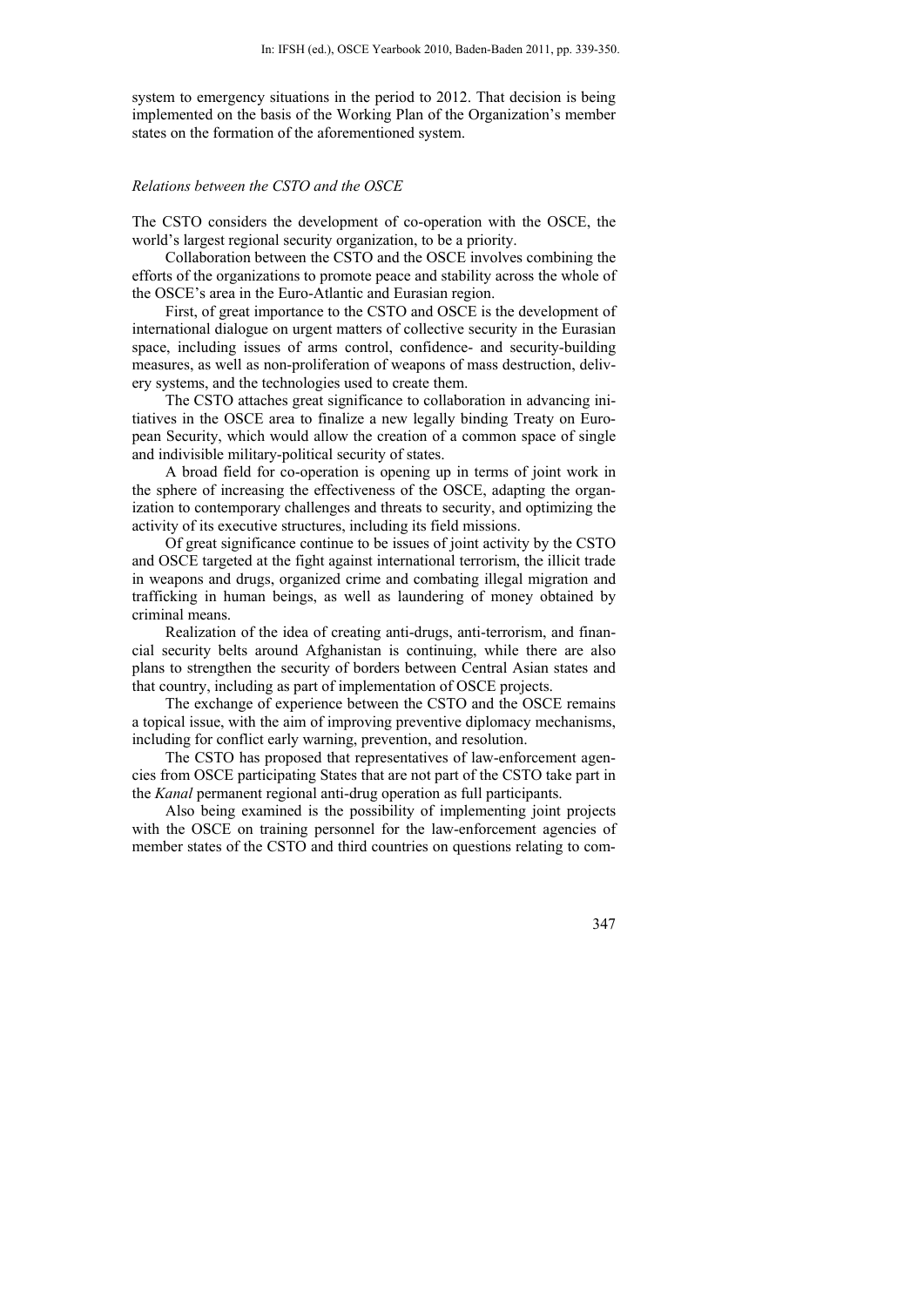bating terrorism, drug trafficking, illegal migration, and so on, at the educational institutions of law-enforcement agencies of CSTO member states.

The issue of uniting the efforts of the OSCE and CSTO in the area of natural-disaster warning systems and averting man-made disasters, as well as dealing with their consequences, is under consideration.

Consultations in connection with the events of April 2010 in Kyrgyzstan provided new confirmation of the efficacy of the CSTO and OSCE joining forces. At their meeting in Bishkek, representatives of international and regional organizations (the UN, CSTO, OSCE, and EU) for the first time co-ordinated their efforts in providing comprehensive assistance to Kyrgyzstan to overcome its internal crisis and in normalizing the social and political situation in the country.

The regular exchange of information between the leadership of the CSTO and the OSCE has proved extremely useful. In this connection, the contacts between CSTO Secretary-General Nikolai Bordyuzha and OSCE Secretary General Marc Perrin de Brichambaut are particularly noteworthy, including mutual participation in meetings of the organizations' respective permanent bodies.

Contacts have been established with the OSCE's ATU and the OSCE Conflict Prevention Centre (CPC). An agreement has been reached on holding consultations between the Secretariat of the CSTO and the CPC; the most recent meeting took place on 14 April 2010 in Moscow, with CPC Director Herbert Salber present.

Upon the invitation of the OSCE leadership, the CSTO participates in meetings of the OSCE's Ministerial Council and Annual Security Review Conference, and is involved in the work of the Forum for Security Cooperation (FSC), anti-narcotics conferences, and seminars and conferences on various topics.

On 15 April 2010, CSTO Secretary-General Nikolai Bordyuzha attended and spoke at the joint meeting of the OSCE's Permanent Council and the FSC. In his speech, Bordyuzha dwelt on questions concerning the CSTO's activity to strengthen international stability, prospects for the development of co-operation with the OSCE in the context of strengthening the Eurasian security system, including on questions related to crisis monitoring, and welcomed regular exchange of information with the OSCE on the situation in Afghanistan.

Subsequently, these themes were discussed in more detail during conversations with OSCE Secretary General Marc Perrin de Brichambaut and CPC Director Herbert Salber, as well as at an informal meeting with the Permanent Representatives to the OSCE of the US, UK, France, Italy, Turkey, Greece, Ukraine, Afghanistan, and Lithuania.

Work is continuing on strengthening co-operation between the CSTO and OSCE in the sphere of combating cross-border organized crime. In July 2009, representatives of the CSTO participated in the regional meeting on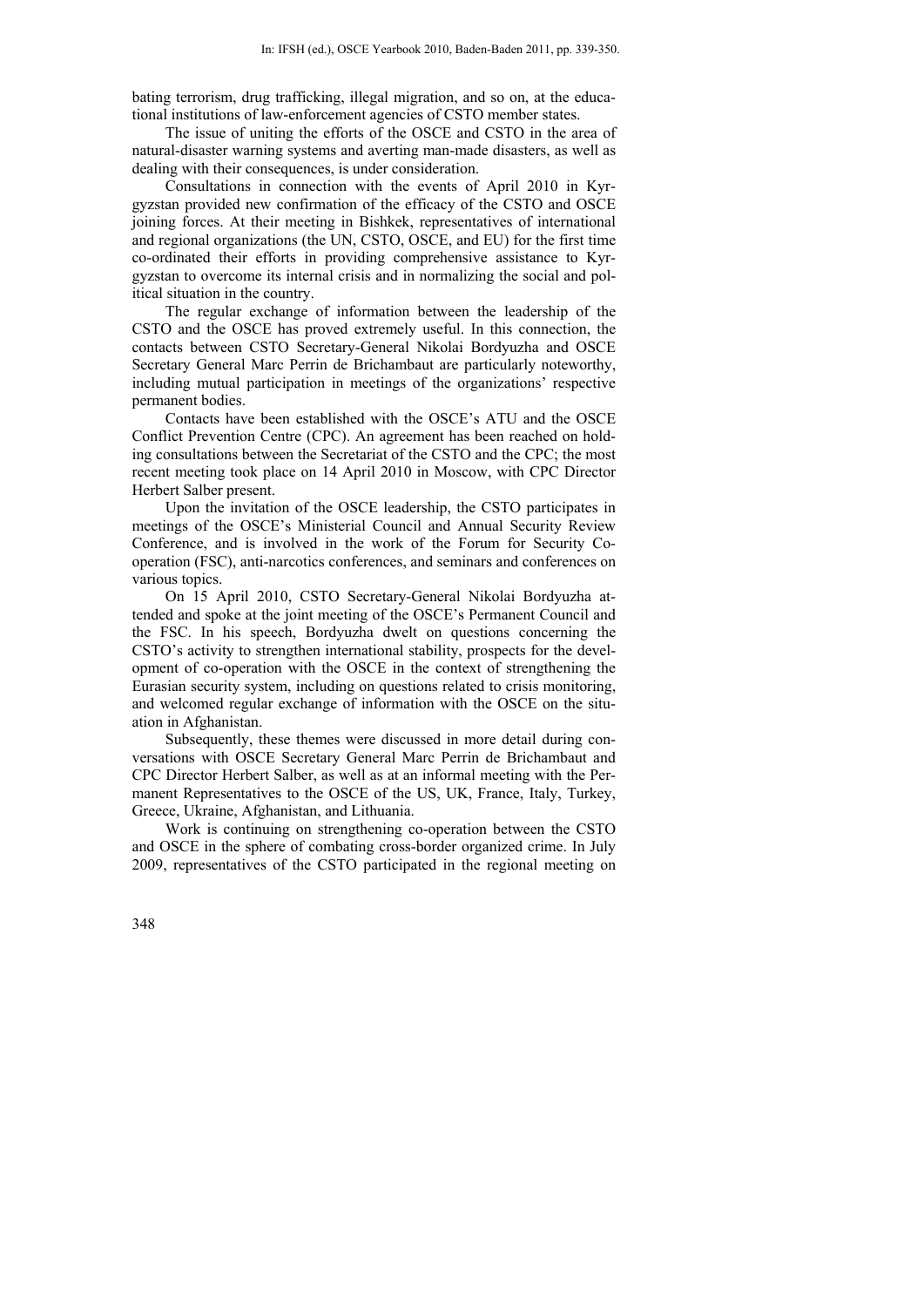combating organized crime in the Central Asian region held in Astana under the auspices of the OSCE, and also in the OSCE's annual police experts meeting held in Vienna on 20-21 May 2010.

Contacts are developing quite fruitfully in the framework of the dialogue between the Parliamentary Assemblies of the CSTO and OSCE on a broad range of issues connected with the process of democratization, ensuring free and fair elections, and lawmaking. Leaders of the parliamentary delegations from member states of the CSTO prepare and distribute declarations on the most pressing international problems at the Parliamentary Assembly of the OSCE on a regular basis.

The CSTO intends in the future to work together with the OSCE in the matter of guaranteeing security and stability in the Eurasian space, and to use its experience in the sphere of monitoring and crisis management. It is also prepared to form the legal basis for co-operation and its institutionalization.

# *The CSTO and the Proposal of Russian President Dmitry Medvedev on Concluding a European Security Treaty*

Russian President Dmitry Medvedev's initiative to conclude a European Security Treaty has received broad support from member states of the CSTO.

The CSTO recognizes the urgency of the task of adapting the architecture of Euro-Atlantic security to new conditions. It is important to note the approval by the foreign ministers of member states of the Organization of key provisions of a draft Treaty that has as its aim to strengthen in legally binding form the principle of single and indivisible security for all states of the Euro-Atlantic region, from Vancouver to Vladivostok.

Member states of the CSTO have stressed that implementation of the Treaty would facilitate the elimination of zones with differing levels of security, and have expressed their readiness to contribute to the further advancement of the draft Treaty at various international forums.

Support for the Russian proposal was expressed in the declaration of the Moscow (2008) session of the CCS, the declaration of heads of member states of 14 June 2009, the foreign ministers' declarations of 4 December 2008, 26 September 2009 and 25 March 2010, and in the declaration by heads of parliamentary delegations of member states of the CSTO at the Parliamentary Assembly of the OSCE of 19 February 2009. All of these documents note the necessity to support in every possible way the advancement of the initiative to conclude a European Security Treaty, which should lie at the foundation of the creation of a new Euro-Atlantic security architecture.

At the meeting of the OSCE Forum for Security Co-operation on 18 November 2009, the member states of the CSTO submitted a declaration noting that the adoption of a European Security Treaty would serve to